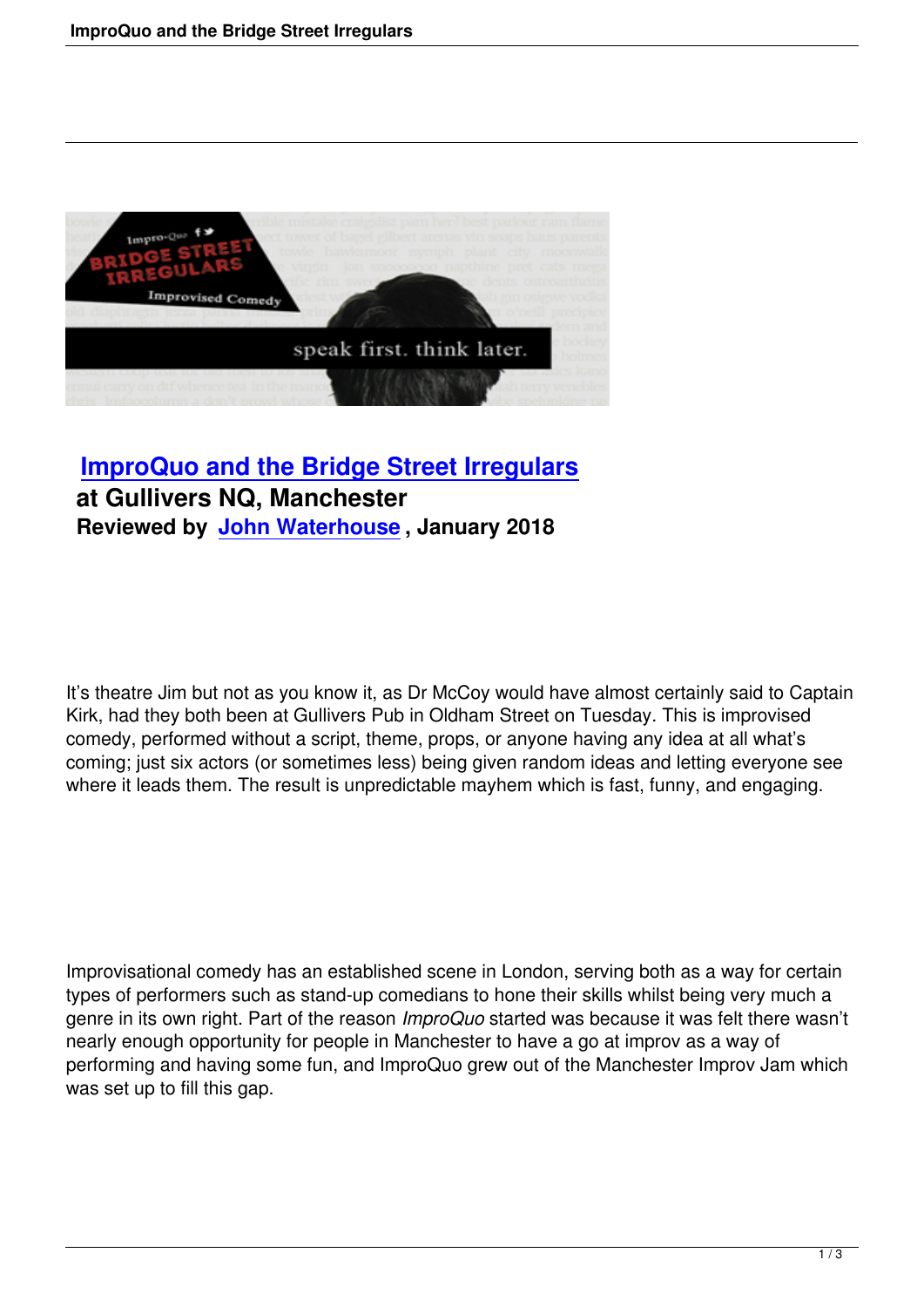Improvised comedy is perhaps a distant cousin to conventional theatre and a half-brother (or sister) to stand-up comedy. It requires skill, energy, quick-thinking versatility and all these qualities were admirably on display at Gullivers. *ImproQuo* is a group of improvised comedy performers who regularly meet at The Salford Arms, essentially to indulge in what they themselves describe an improvised comedy jam.

From being given just a single word or short phrase, they create the kind of sketches and entertainment pieces, described by some as rude, ridiculous, irreverent and raunchy, but often as not just basic fun. It was impressive how almost every time an actor came to speak, there was virtually no pausing or suddenly going wildly off subject, often giving the impression pieces were actually scripted. Improvisational comedy is clearly as much about listening to what has come before you, as much as what you actually say.

The Ringmaster of this comedy circus is **Eji Osigwe** who acted as compere, co-performer and referee throughout the evening, giving the actors a variety of tasks and structures to work with, ranging from a simple overall theme or idea for an ensemble to each actor having to come in and out of the scene at Eji's random whim. To keep the atmosphere vibrant, the acting group was changed several times throughout the evening which included *ImproQuo*

## , *the Bridge Street Irregulars*

(Improquo's training group) and certain guest performers. As far as could be observed, this was done without a set schedule so none of actors could be sure exactly when they would could be called back to the stage or whom they would be performing with; in keeping with improvisation.

A feature of this genre which must not be overlooked is that the audience is very much involved